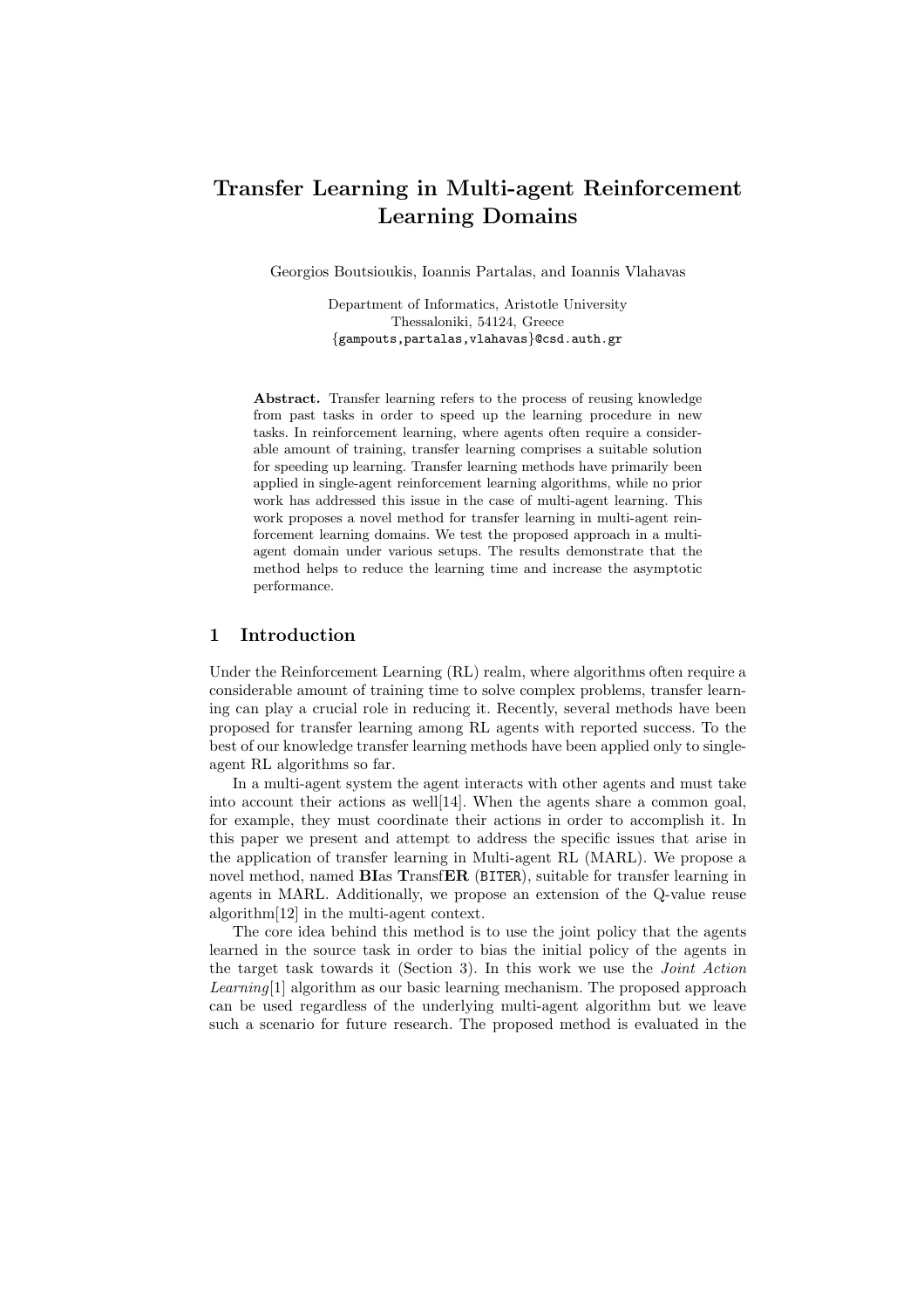predator-prey multi-agent domain under various setups (Section 4). The results demonstrate that transfer learning can help to reduce substantially the training time in the target task and improve asymptotic performance as well. (Section 5 and 6).

# 2 Transfer Learning in RL

The basic idea behind transfer learning is that knowledge already acquired in a previous task can be used to leverage the learning process in a different (but usually related) task. Several issues must be addressed in a transfer learning method:  $a$ ) how the tasks differ,  $b$ ) if task mappings are required to relate the source and the target tasks and  $c$ ) what knowledge is transferred.

The tasks may have different state spaces, but fixed variables [7, 6] or even different state variables [5]. More flexible methods allow the tasks to differ in the state and action spaces (with different variables in both sets) and also in the reward and transition functions [13, 12]. These methods use inter-task mappings in order to relate the source and target tasks. More specifically, mappings are usually defined by a pair of functions  $(\chi_S, \chi_A)$  where  $\chi_S(s) : S_{target} \to S_{source}$ and  $\chi_A(\alpha): A_{target} \to A_{source}$  [12]. Towards a more autonomous setting, mappings can also be learned [8, 11]. A comprehensive survey on transfer learning in single-agent RL can be found in [9].

The level of knowledge that can be transferred across tasks can be low, such as tuples of the form  $\langle s, a, r, s' \rangle$  [6, 10], value-functions [12] or policies [2]. Higher level knowledge may include rules [7, 13], action subsets or shaping rewards [5].

As we already mentioned, so far, no prior work has addressed the issue of transfer learning in the MARL setting. Most similar to our approach, from the methods of single-agent transfer learning, is the one proposed by Madden and Howley [7]. This method uses a symbolic learner to extract rules from the action value functions that were learned in previous tasks. In the target task, the rules are used to bias the action selection. We follow a much simpler approach and avoid using rules. The proposed method provides initial values to the target task learners before the learning process starts.

### 3 MARL Transfer

Although the difficulty of MARL tasks makes them an attractive target for transfer methods, the presence of multiple agents and the added complexity of MARL algorithms creates new problems specific to the multi-agent setting, which means that the application of transfer learning in these tasks is not a straightforward extension of single agent methods. In the following sections we will present and try to address some of the issues that arise in a MARL context.

In order to focus on the multi-agent aspects that specifically affect transfer learning, we had to set some restrictions. First, we only considered tasks with homogeneous agents, which means that we expect a high degree of similarity between their corresponding action sets. We also assume that the agents behave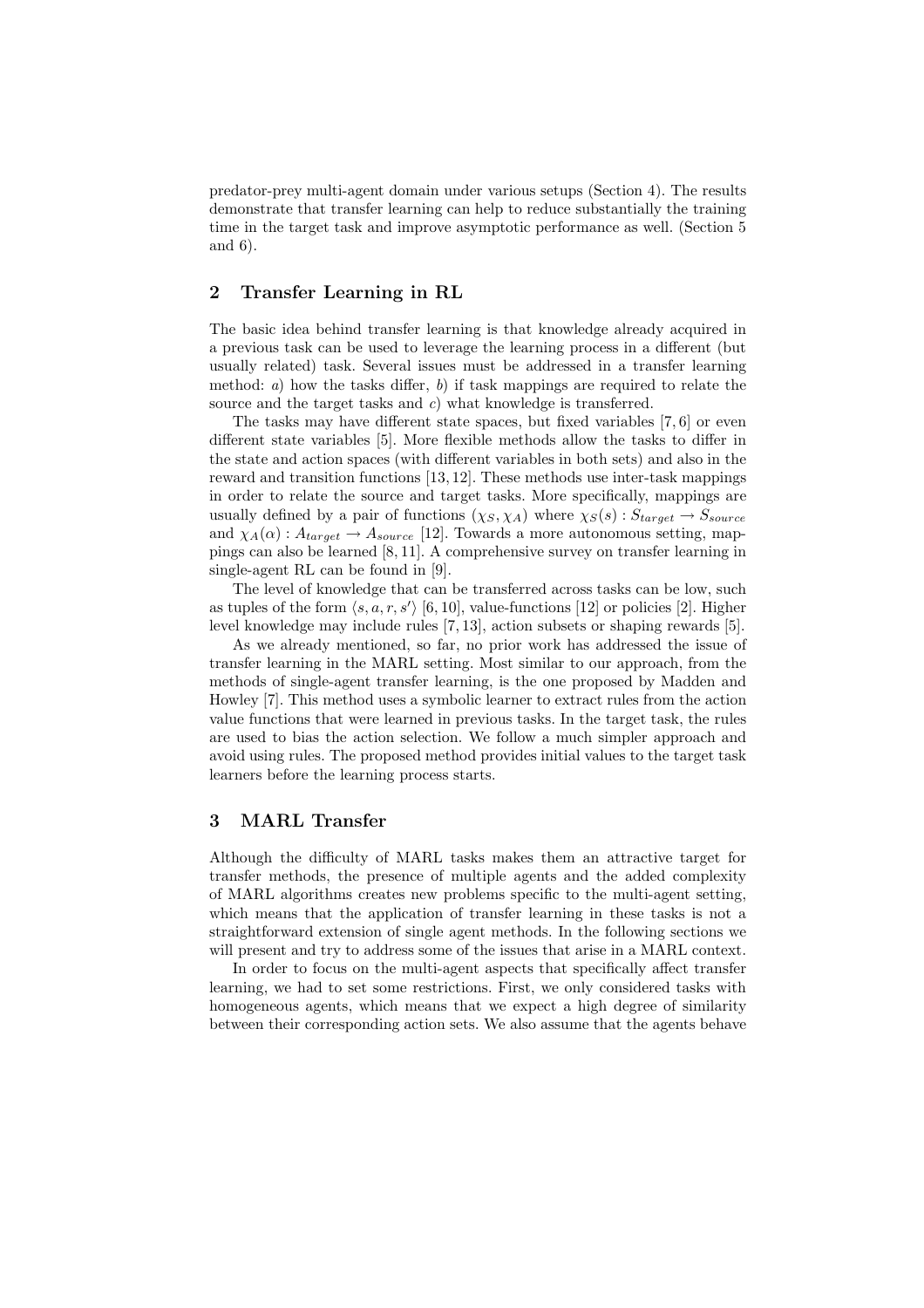cooperatively, although this is more of a convention; we do not expect other types of behaviour to be significantly different from the viewpoint of transfer learning, in general.

Agent homogeneity may seem too restrictive; however, tasks with heterogeneous agents can still be viewed as having multiple classes of mutually similar agents; since transfer would generally still take place between these similar agent classes across tasks, the transfer task in this case could be viewed as a series of parallel homogeneous transfers.

#### 3.1 Intertask Mappings across Multi-agent Tasks

Intertask mappings in single agent tasks map the most similar states and actions between the source and target tasks. A significant difference in the multi-agent case is that the learned knowledge for each task is usually distributed among agents, which means that the mapping functions for the target task have to be defined per-agent. We propose a form for such a function defined for agent  $i$  that maps the joint actions of an n-agent task to those of an m-agent task below:

$$
\chi_{i,J_n\to J_m}(\vec{\alpha}) : A_1 \times \ldots \times A_n \to A'_1 \times \ldots \times A'_m
$$

where  $J_k = A_1 \times ... \times A_k$ . Correspondingly a mapping function that maps states between tasks can be defined per agent. Although states have the same meaning in multi-agent tasks as in a single agent one, they can include parameters that are associated with a specific agent (such as the agent's coordinates). Since it is helpful in a multi-agent setting to make this distinction, we denote these parameters as  $a\ddot{gen}t_i$  and as  $\bar{s}$  the rest of the state variables in the two tasks. The proposed form of such a mapping function for agent i becomes:

$$
\chi_{i,S_n\to S_m}(s):S_n\to S_m
$$

where each state  $s \in S_n$  and  $s' \in S_m$  of the target and source tasks corre- $\{ \text{is,} \text{ a} \text{ s.t. } \text{ is,} \text{ a} \text{ s.t. } \text{ is,} \text{ a} \text{ s.t. } \text{ is,} \text{ a} \text{ s.t. } \text{ is,} \text{ a} \text{ s.t. } \text{ is,} \text{ a} \text{ s.t. } \text{ is,} \text{ a} \text{ s.t. } \text{ is,} \text{ a} \text{ s.t. } \text{ is,} \text{ a} \text{ s.t. } \text{ is,} \text{ a} \text{ s.t. } \text{ is,} \text{ a} \text{ s.t. } \text{ is,} \text{ a} \text{ s.t. } \text$  $\langle ,...,a \overline{gent}'_m \rangle.$ 

Of course, the source and target tasks can still have different action and state variables and they can be mapped using the same techniques one would use in a single agent task (such as scaling a larger grid to a smaller one).

There are a few different ways to define these mappings, especially when domain specific properties are taken into account. A significant factor is whether the representation of an agent in a source task is considered equivalent to an agent's representation in the target. Intuitively this corresponds to the situation where each agent is thought to retain its "identity" over the two tasks. But it is also possible for a single agent to be mapped to the parameters and actions of different agents. Accordingly, we propose two mapping approaches:

Static agent mapping implements a one-to-one mapping between agents that remain constant. This approach effectively ignores the presence and actions of the extra agents. This dictates that the chosen set of "ignored" agents remains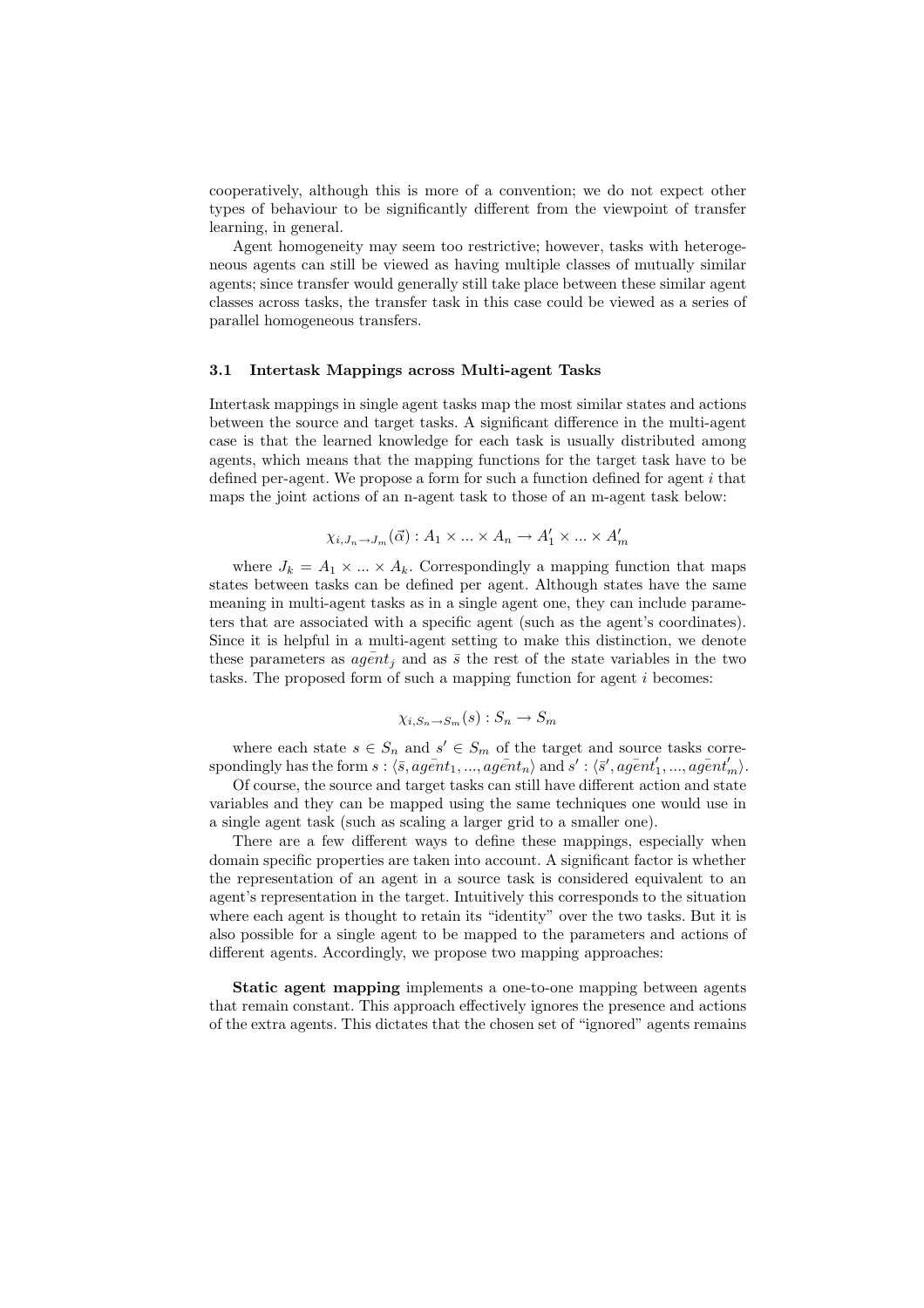the same for all states and joint actions<sup>1</sup>. For example, shown below are functions defined for Agent 1 that map a three agent task to a two agent one, effectively ignoring Agent 3:

 $\chi_{1,S_{n}\rightarrow S_{m}}(\langle \bar{s}_{target}, a_{q}e_{n}t_{1}, a_{q}e_{n}t_{2}, a_{q}e_{n}t_{3}\rangle) = \langle \bar{s}_{source}, a_{q}e_{n}t_{1}, a_{q}e_{n}t_{2}\rangle$  $\chi_{1,J_n\rightarrow J_m}(\langle \alpha_{1,1},...,\alpha_{1,i},\alpha_{2,1},...,\alpha_{2,i},\alpha_{3,1},...,\alpha_{3,k}\rangle) = \langle \alpha_{1,1},...,\alpha_{1,i},\alpha_{2,1},...,\alpha_{2,i}\rangle$ 

where  $\alpha_{ij}$  is the j-th action of the i-th agent. It is important to note that these functions are simplified for demonstrative purposes; they make the implicit assumption that  $\bar{s}_{target}$  can be mapped directly to  $\bar{s}_{source}$  and that each agent has the same associated state variables and actions across tasks. It is also important to keep in mind that these functions are defined per-agent; the set of  $n - m$ agents that are ignored in this mapping will be different from the perspective of other agents.

When we transfer from a single agent system to a multi-agent one, there is only one way to pick this "ignored" agent set. But in transfer from multi-agent to multi-agent systems, there is a number of possible variations. Although it might seem that picking between homogeneous agents should make no difference, this is not the case as it will have a different result as to how the agents will perceive each other.

In Figure 1 we present a case where transfer from a task with two agents leads to a three agent one can have two distinct outcomes. Exactly what implications this will have on the behaviour of the agents is not clear and it will depend on the nature of each task  $2$ ; we will not cover this further.



Fig. 1. Agent perception variations in static mapping when transferring from a two to a three agent task. An arrow from each agent denotes which other agent it is "aware" of.

Dynamic or context agent mapping, on the other hand, lifts the restriction that the ignored agents should remain the same for all states and joint actions. Intuitively this means that the agents do not retain an "identity" across the two tasks. There are different ways to implement such a mapping, but typically one would utilise aspects of the domain-specific context. For example, in a

<sup>1</sup> When the source task is single agent this seems the only sane way to transfer to a multi-agent one, since there is no way to compensate for the lack of perception of other agents.

<sup>&</sup>lt;sup>2</sup> In our experiments, the two setups produced near-identical results so it proved a non-issue in our case. This may not hold for more complex tasks however.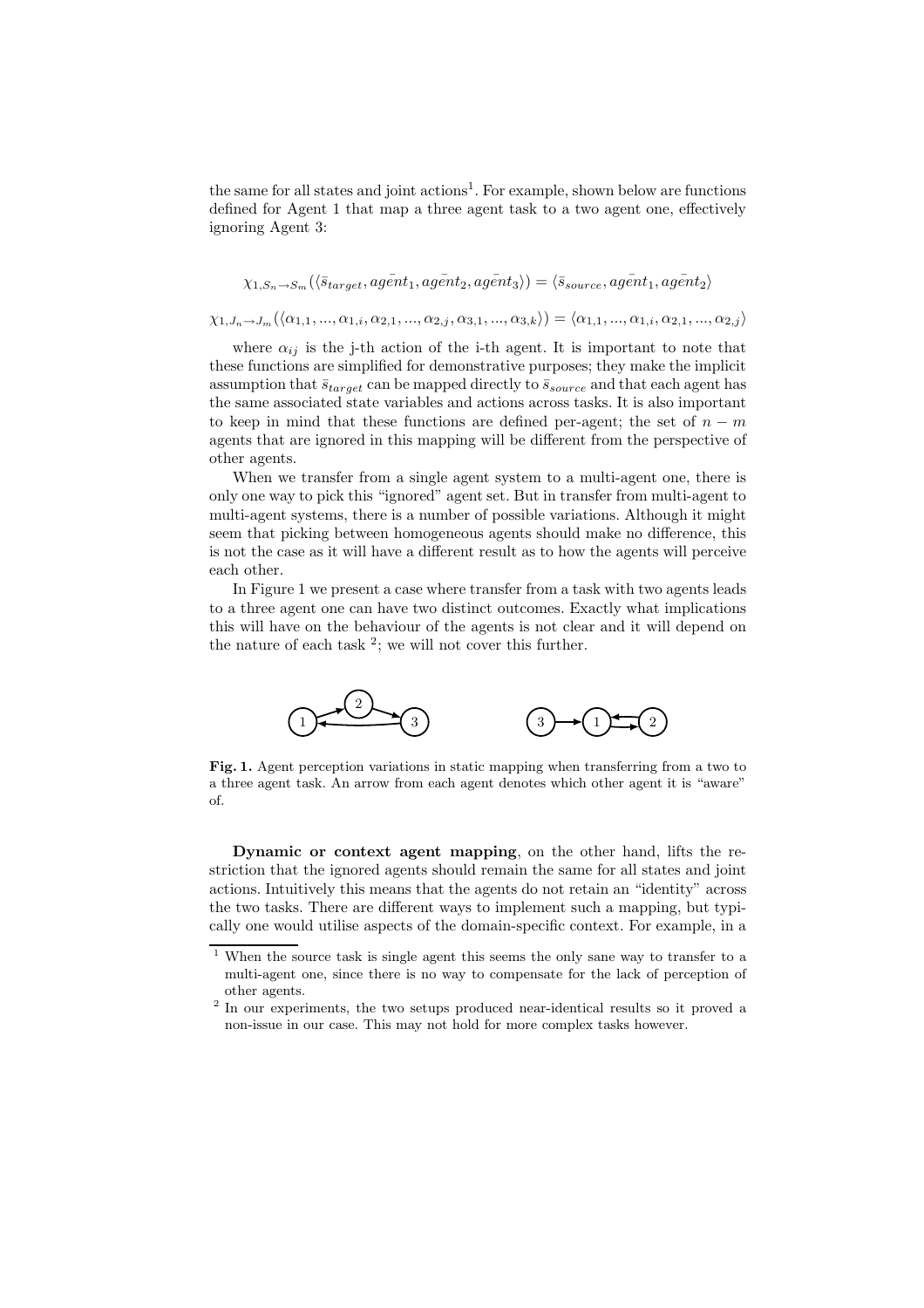gridworld we can map states and actions as to effectively ignore the most distant agents relative to the current agent or the prey. From the viewpoint of agent 1, such mapping functions for a three agent representation mapped to a two agent one using distance as a criterion would be:

$$
\chi_{1,S_3 \to S_2}(\langle a \overline{g} \overline{e} nt_1, a \overline{g} \overline{e} nt_2, a \overline{g} \overline{e} nt_3 \rangle) = \begin{cases} \langle a \overline{g} \overline{e} nt_1, a \overline{g} \overline{e} nt_2 \rangle, & d(x_1, x_2) \le d(x_1, x_3) \\ \langle a \overline{g} \overline{e} nt_1, a \overline{g} \overline{e} nt_3 \rangle, & d(x_1, x_2) > d(x_1, x_3) \end{cases}
$$

$$
\chi_{1,J_3 \to J_2}(s, \langle \alpha_{1i}, ..., \alpha_{2j}, ..., \alpha_{3k} \rangle) = \begin{cases} \langle \alpha_{1i}, ..., \alpha_{2j} \rangle, & d(x_1, x_2) \le d(x_1, x_3) \\ \langle \alpha_{1i}, ..., \alpha_{3k} \rangle, & d(x_1, x_2) > d(x_1, x_3) \end{cases}
$$

where  $d(x_p, x_q)$  is the distance between agents  $x_p$  and  $x_q$  in the current state. A subtle difference in this case is that the action mapping function is also a function of the current state s being mapped, as in this case it depends on its properties (i.e. the agents' current coordinates). As before, these functions are simplified for demonstration.

#### 3.2 Level of Transferred Knowledge

An important feature of multi-agent systems is that the acquired knowledge is typically distributed across agents instead of residing in a single source. This can be a challenge for transfer methods, since there is no straightforward way to deal with multiple sources in the general case.

We chose to transfer the learned joint policy in order to avoid this issue, since we can use this unified source of knowledge to transfer to each agent. Choosing this relatively higher level of transfer has also the advantage of not having to deal with the internals of each MARL algorithm, since a joint policy contains the effect of all parts of a MARL algorithm – such as the effect of the conflict resolution mechanisms that these algorithms often employ. The trade-off to be made here is that some knowledge that could benefit the target task is discarded, such as the values of suboptimal actions.

# 3.3 Method of Transfer

Aside from the level of knowledge transferred, we must also decide how to incorporate this knowledge in the target task's learning algorithm. Transfer methods in single agent settings will often modify the learning algorithm in the target task [12]. The usual criterion for convergence in single agent algorithms is to provide a correct estimate of the state or action value function, that can be in turn used to estimate the optimal policy.

We propose a method of transfer that incorporates the transferred knowledge as bias in the initial action value function. Since proofs of convergence do not rely on the specific initial values of this function, we are essentially treating the underlying MARL algorithm as a kind of "black box". We consider the proposed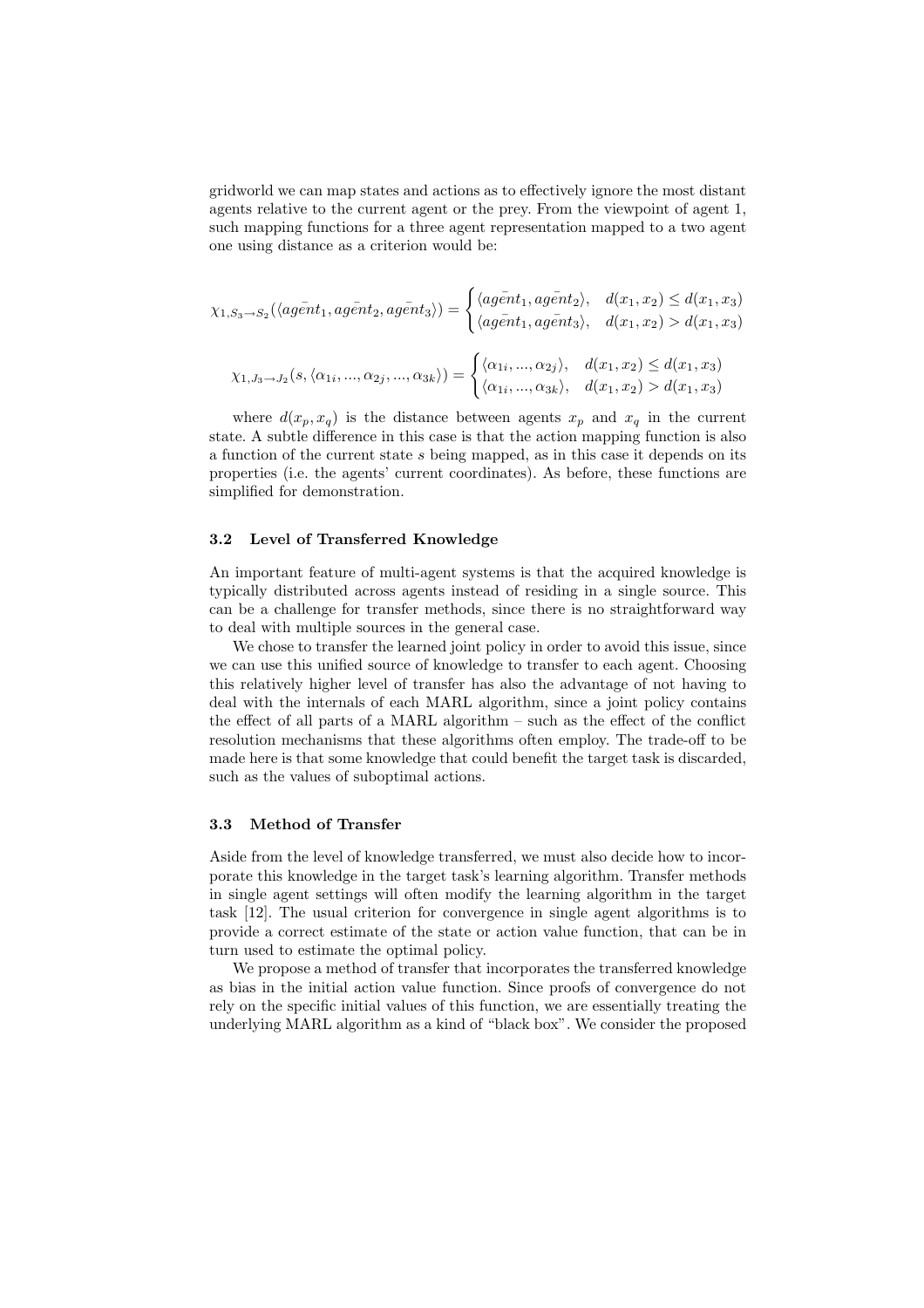algorithm as a generic transfer method that does not affect the convergence of the underlying RL algorithm.

Previous research in biasing the initial  $Q$  values  $[7, 3]$  generally avoids to define the specific intervals that the bias parameter should lie within. This is justified, since an optimal bias parameter value relies on the specific properties of the Q function that is being estimated in the first place. Intuitively, we seek a value high enough such that it will not be overcome by smaller rewards before the goal state is reached a few times, and low enough to not interfere with learning in the later stages. Our experiments have shown that for most problems a relatively small bias (e.g.  $b = 1$  when  $R_{max} = 1000$ ) usually has better results and performance will begin to drop as this value is increased. Using a bias value b, Algorithm 1 lists the pseudocode for the generic multi-agent transfer algorithm we propose.

| <b>Algorithm 1 BITER</b> for agent $i$                                                 |
|----------------------------------------------------------------------------------------|
| 1: for all states s in $S_{target}$ do                                                 |
| for all joint action vectors $\vec{\alpha_n}$ in $A_1 \times  \times A_n$ do<br>2:     |
| $Q_{i, target}(s, \vec{\alpha_n}) \leftarrow 0$<br>3:                                  |
| if $\chi_{i,A,n\to m}(\vec{\alpha_n}) = \pi_{source}(\chi_{i,S,n\to m}(s))$ then<br>4: |
| 5:<br>$Q_{i, target}(s, \vec{\alpha_n}) \leftarrow b$                                  |
| 6:<br>end if                                                                           |
| 7:<br>end for                                                                          |
| 8: end for                                                                             |

In this paper we also extended a single agent transfer algorithm, Q-value reuse [12], to the multiagent setting. Q-value reuse adds the Q-values of the source task directly to the Q-values of the target task. In this algorithm, the new Q-values are defined as:

 $Q_{i, target}(s, \vec{\alpha}) \leftarrow Q_{i, target}(s, \vec{\alpha}) + Q_{source}(\chi_{i, S, n \rightarrow m}(s), \chi_{i, A, n \rightarrow m}(\vec{\alpha_n}))$ 

However, unlike the previous method that is only invoked before learning, transfer here takes place during the execution of the target task and becomes a part of the learning algorithm. A significant difference in this case is that one would have to choose which  $Q_{source}$  to use. This could be the  $Q$  function of an individual agent in the source task, or more elaborate sources such as an average from all agents.

# 4 Experiments

### 4.1 Domain

In order to evaluate the proposed methodologies we used the predator-prey domain and more specifically the package developed by Kok and Vlassis [4]. The domain is a discrete grid-world where there are two types of agents: the predators and the preys. The goal of the predators is to capture the prey as fast as possible. The grid is toroidal and fully observable, which means that the predators receive accurate information about the state of the environment.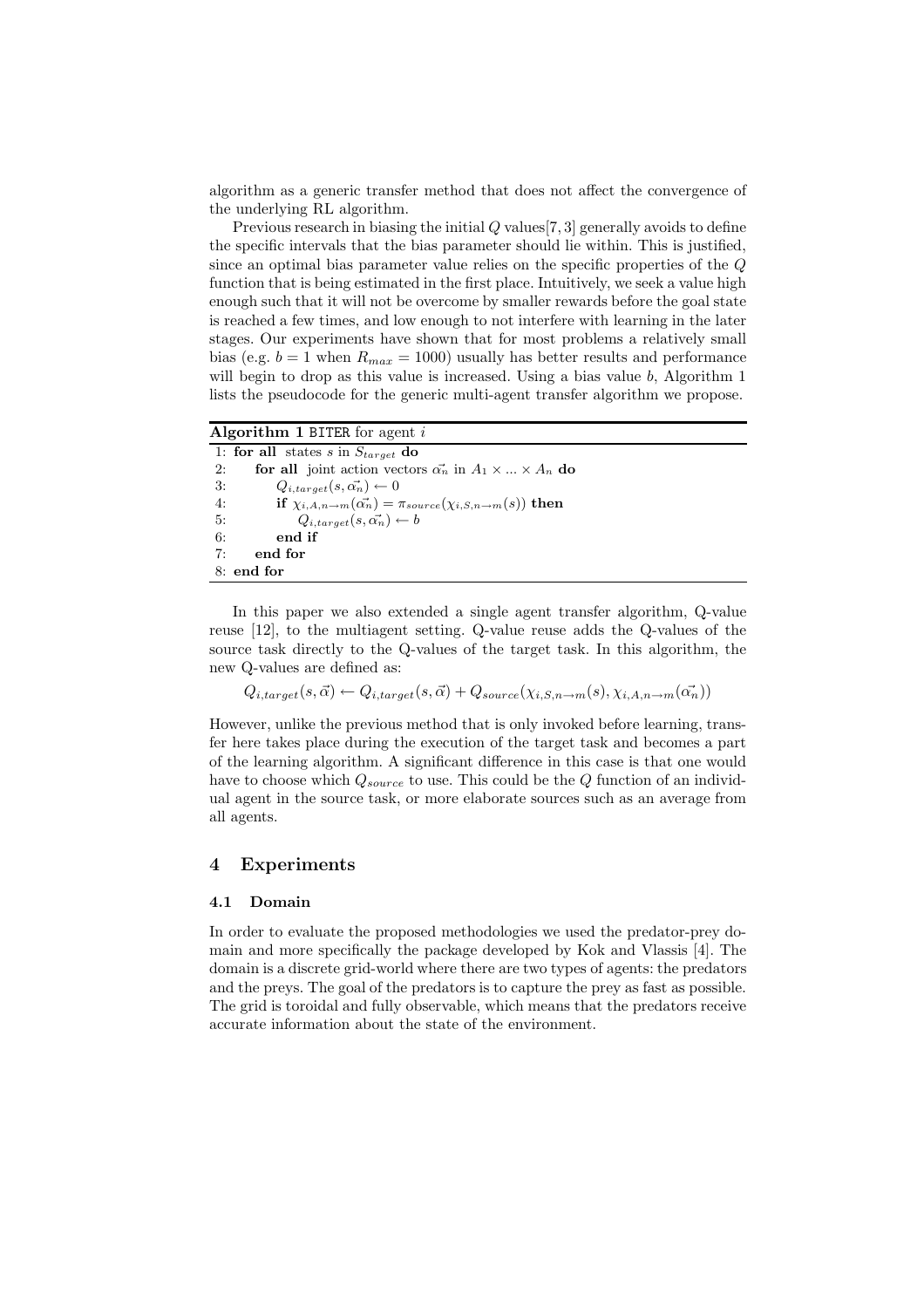#### 4.2 Experimental Setup

The learning environment in all cases was a  $5 \times 5$  grid, where the current state is defined by the locations of the prey and the other predators. The agents can choose their next move from the action set  $A = \{NORTH, SOLUTION, REST, WORK\}$ (where NONE means that they remain in their current location). States in this environment include the  $x$  and  $y$  coordinates of the prey and the other predators, relative to the current predator, so a state from the viewpoint of predator A in a two agent world with another predator B would be of the form  $s = \langle prey_x, prey_y, B_x, B_y \rangle.$ 

In all cases (for both source and target tasks) the MARL algorithm used is joint action learning (*JAL*), as described in [1]. The exploration method used is Boltzmann exploration, where in each state the next action is chosen with a probability of

$$
Pr(a_i) = \frac{e^{\hat{Q}(s,\alpha_i)/T}}{\sum_{j=1}^n e^{\hat{Q}(s,\alpha_j)/T}}
$$

where the function  $\hat{Q}$  is the estimate of the maximum value of all possible joint actions given an agent's individual action.  $T = \frac{\lg(N_s)}{C_s}$  $\frac{(N_s)}{C_t}$  is the *temperature* parameter, where  $N_s$  is the number of times the state was visited before and  $C_t$  is the difference between the two highest Q-Values for the current state. Boltzmann exploration was fully used in the single and two agent version of the task, but in the three agent version it was more practical to use in  $10\%$  of the steps, making it the exploration part of an e-greedy method where  $\epsilon = 0.1$ <sup>3</sup>. For all experiments we used a constant learning rate  $a = 0.1$  and a discount factor  $\gamma = 0.9$ . When BITER was used, the bias parameter was  $b = 1$ . The rewards given to each individual agent were  $r = 1,000$  for capturing the prey,  $r = -100$  when collision with another agent occurs, and  $r = -10$  in all other states. For each experiment, 10 independent trials were conducted. The results that we present are averaged over these repetitions.

In all of our experiments the prey follows a random policy, picking an action in each step with uniform probability. Since the prey's policy is fixed and therefore not in our focus, we will use the terms agent and predator interchangeably from now on. The prey is captured when all of the predators move simultaneously to a square adjacent to the prey, ending the current episode. Finally, when two agents collide they are placed in random locations on the grid.

### 5 Results and Discussion

For each experiment, we also record the initial performance (or *Jumpstart*), averaging capture times over the 1,000 first episodes, the final average capture time (ACT) for the last 1,000 episodes, which indicates the final performance of the agents and the Learning Curve Area Ratio (LCAR), defined as  $\frac{\sum_{i=1}^{n} c_i}{\sum_{i=1}^{n} d_i}$ 

<sup>&</sup>lt;sup>3</sup> an exploration parameter of  $\epsilon = 0.1$  in a three agent environment means that there is a  $(1 - \epsilon)^3 = 0.72$  probability that none of the agents is exploring in the next step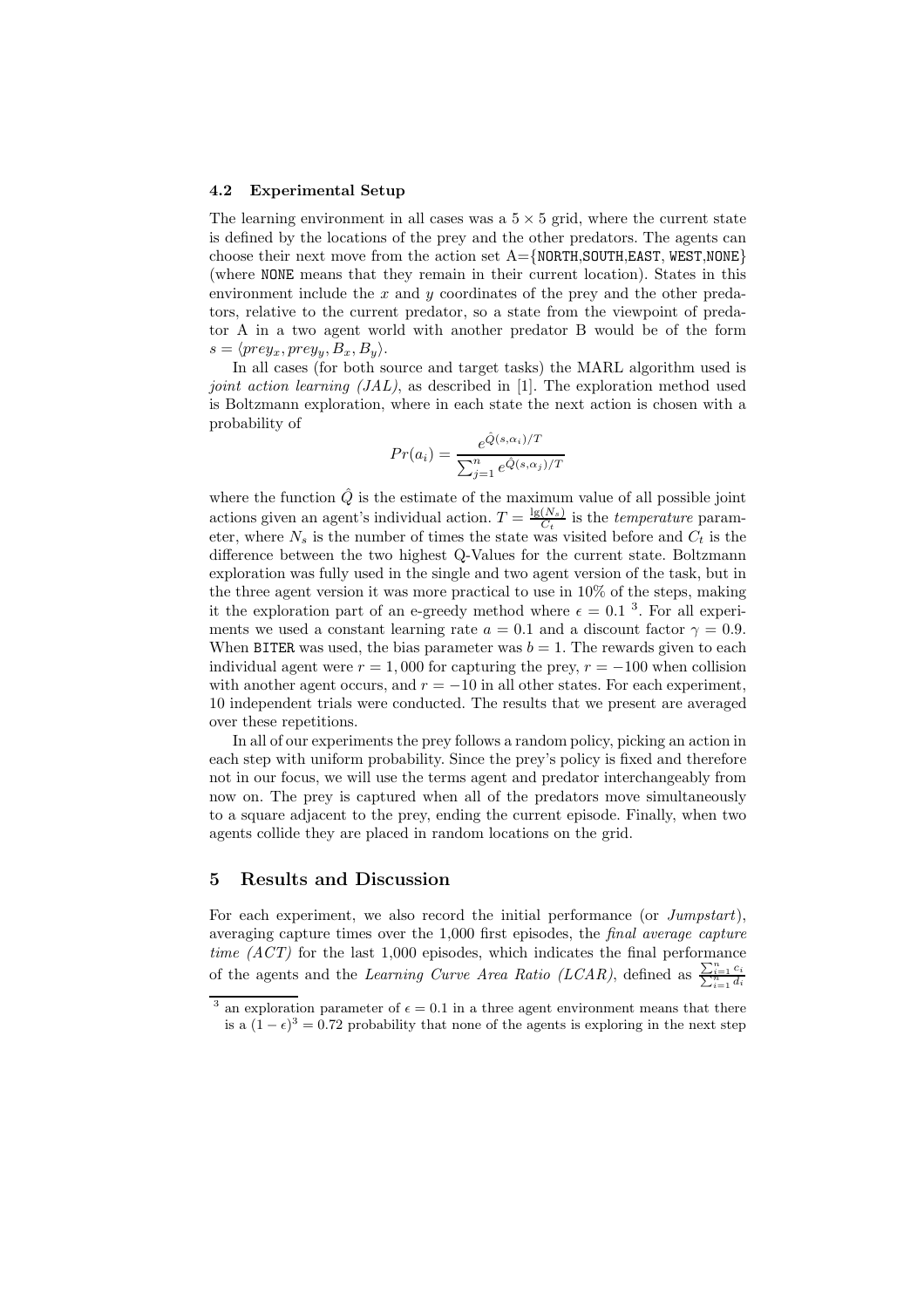where  $c_i, d_i$  the capture time for each compared execution in episode *i*. Finally, the results do not include the learning time of the source task as it is typically an order of magnitude less than the target task's.

The first batch of transfer experiments involve three tasks of the team capture game, with one, two and three predators respectively. Additionally, we use the static-mapping method for all transfer procedures.

The first transfer case focuses on the two-predator team capture task, where we applied our proposed transfer method using a single-predator capture task as source. In this simple case, the learned policy of the source task is used to bias the initial Q function of the target task. The learning time for the source task is approximately 200 episodes, or about 800 cycles in total. Since the size of the state and action space is relatively small, it can be assumed that the source task's learned policy is optimal. In this case each agent in the target task begins with a policy that is biased towards the learned policy from the single-agent task.

Figure 2 presents the results of BITER compared to the non-transfer case. The x and  $y$  axis represent the episodes and capture times (in cycles) respectively. Table 1 presents the recorded metrics for each algorithm.

We first notice that BITER reduces the average capture time. This is evident from the first episodes, where the Jumpstart of the proposed method is substantially better than the case without transfer. Paired t-tests at a confidence level of 95% detected significant differences between the two competing algorithms, for the whole range of learning episodes. Additionally, in Table 1 we notice that BITER achieves better final performance (5.5) than the algorithm without transfer (6.98).



Fig. 2. Average capture times for  $1\rightarrow 2$  transfer learning.

In the second experiment, we use the single-predator and the two-predator versions of the game as source tasks. The target task in both cases is the threepredator game. Learning the two-agent task optimally is a harder task than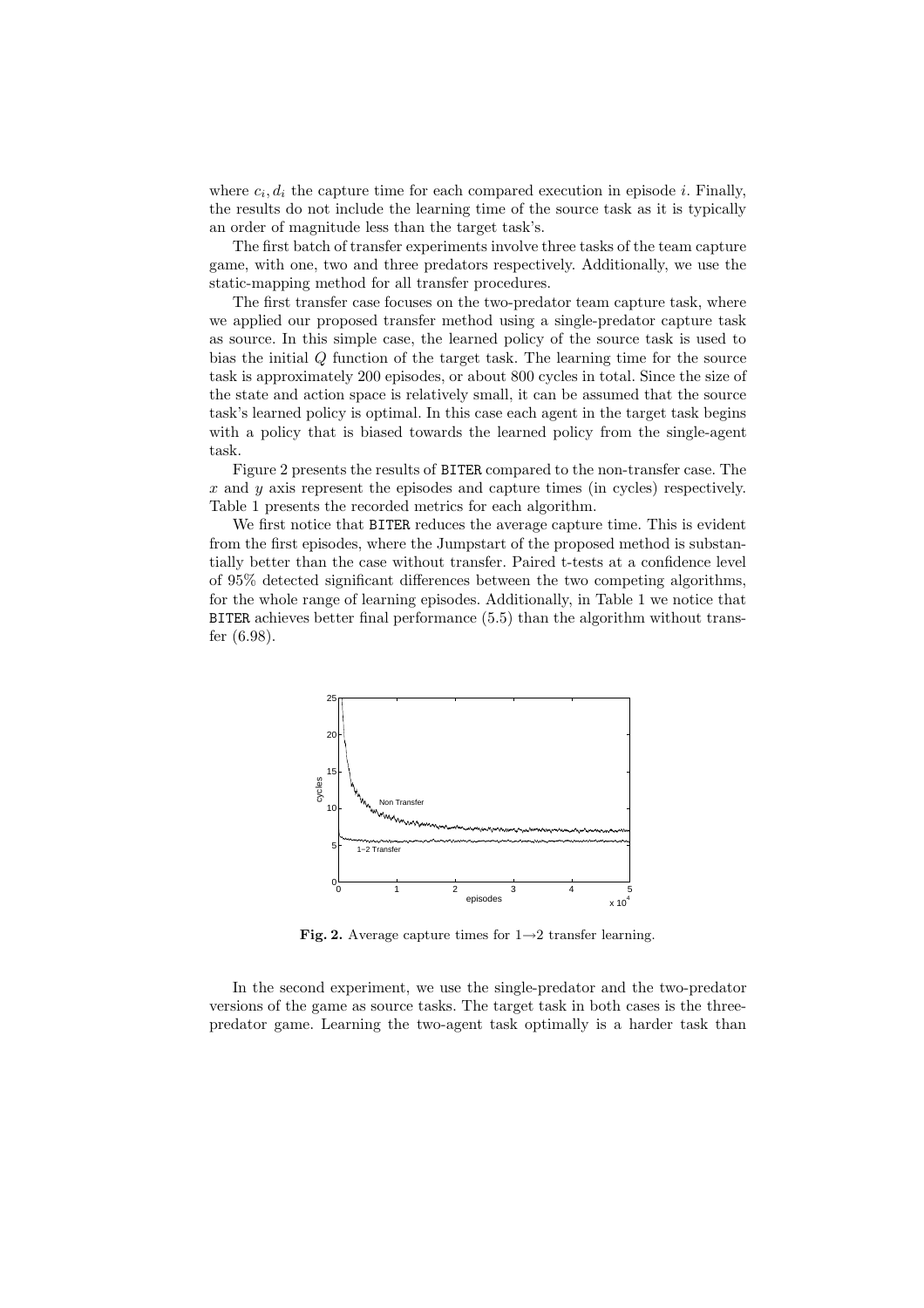| One to Two-Agent Team Capture Transfer |       |      |                              |  |  |
|----------------------------------------|-------|------|------------------------------|--|--|
| Method                                 |       |      | $Jumpstart$ LCAR ACT $(50k)$ |  |  |
| Non Transfer                           | 32.23 |      | 6.98                         |  |  |
| <b>BITER</b>                           | 6.17  | 0.66 | 5.50                         |  |  |

Table 1. Jumpstart, LCAR and ACT for the two agent team capture task

the single agent one; we used the policy learned after 200,000 episodes which is close to, but may not be the optimal one. A better policy could be achieved by adjusting the learning parameters, but we preferred to use a suboptimal policy as the source, since in practice one would have to settle for one.

Figure 3 illustrates the results of the two instances of BITER along with the non-transfer case. Both instances of BITER reduce learning time to about a third compared to direct learning (Table 2), while they exhibit similar performance. Paired t-tests showed that  $1\rightarrow 3$  transfer is statistically significantly better than  $2\rightarrow 3$  after the first 320 episodes, at the 95% level. Both cases are also better than direct learning at the 95% level for all episodes of the simulation. These results verify that transfer improves significantly the performance in the target task. Additionally, BITER improves both the Jumpstart and the ACT of the agents as it is observed in Table 2. Another interesting observation is the fact that transfer from the single-agent case leads to better performance in the target task. The single-agent task is simpler to learn than the two-agent one, which means that a better policy can be found in the source task.

One and Two to Three-Agent Team Capture Transfer Method Jumpstart LCAR ACT(200k) Non Transfer 249.07 1 21.11  $2 \rightarrow 3$  BITER  $21.37 \quad 0.35$  10.72  $1 \rightarrow 3$  BITER  $20.36$   $0.29$  8.70

Table 2. Jumpstart, LCAR and ACT for the three agent team capture target task

To investigate the performance of the dynamic (or context) agent mapping approach (where the source agent representations are mapped to different agents of the target depending on the context) we set an experiment using the twoagent game as the source task and the three-agent game as the target game. We explore two different dynamic approaches: a) map to the predator closest to the current agent's position and b) map to the predator closest to the prey. The results are shown in Table 3 along with the performance of the static mapping approach. Interestingly, dynamic mapping outperforms the static one in both LCAR and ACT in the prey-distance case, while it performed worse when agentdistance was used. A possible explanation for this behaviour could be this: most collisions in team capture occur near the prey. Since prey-distance mapping improves coordination in this region, it may help to reduce the costly collisions and improve performance.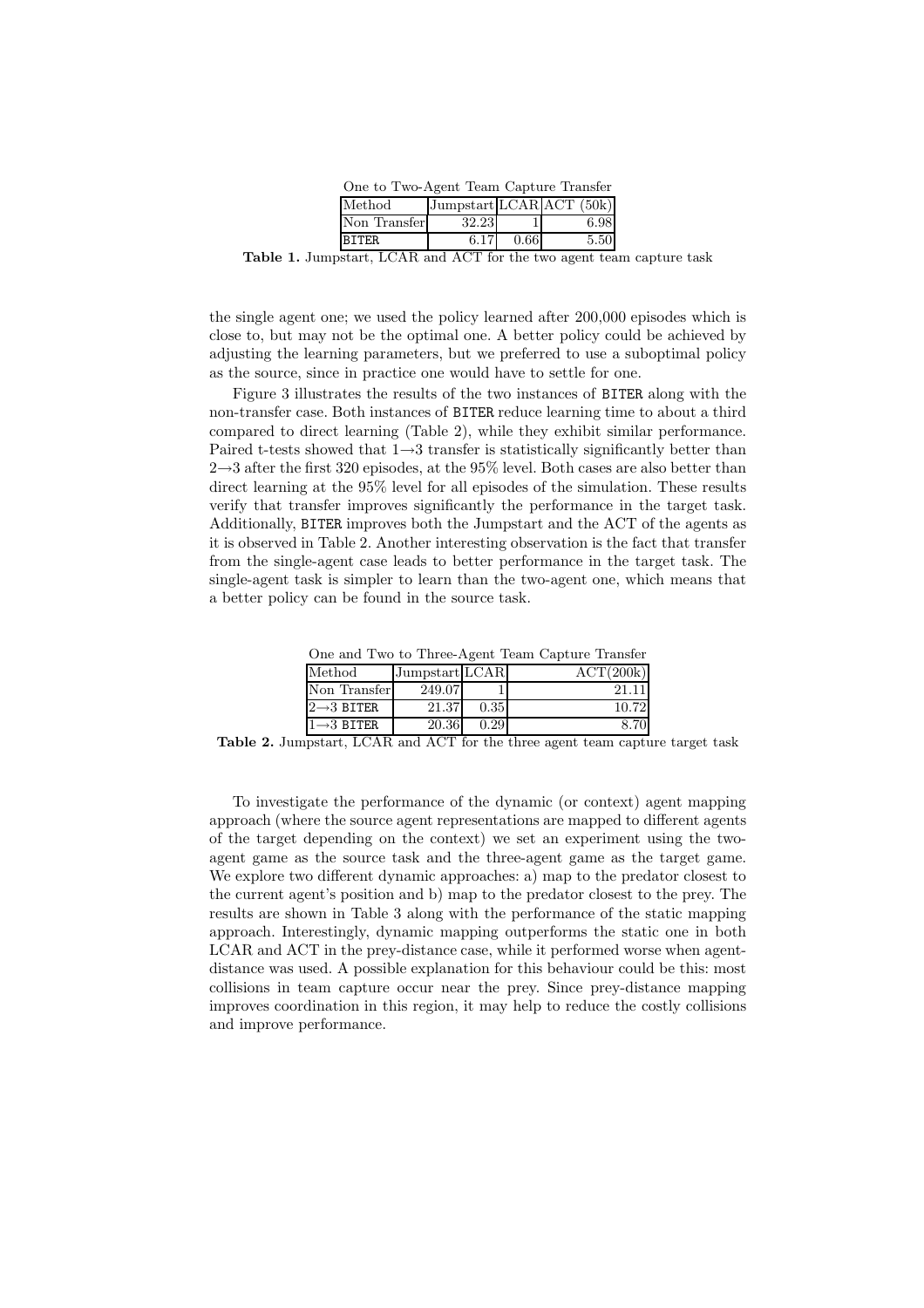

Fig. 3. Average capture times for single and two agent to three agent transfer learning. Results are averaged over 10 multiple runs.

| Static and Dynamic mapping performance for $2\rightarrow 3$ transfer |       |      |                           |  |
|----------------------------------------------------------------------|-------|------|---------------------------|--|
| Method                                                               |       |      | Jumpstart LCAR ACT (100k) |  |
| Static                                                               | 21.18 |      | 11.43                     |  |
| Dynamic - agent distance                                             | 23.15 | 1.05 | 11.96                     |  |
| Dynamic - prey distance                                              | 20.58 | 0.90 | 10.26                     |  |

Table 3. Comparison between static and dynamic mapping, using distance from the current agent or distance from the prey.

In the next experiment we evaluate the MARL Q-value reuse algorithm. Boltzmann exploration is unsuitable for this method, so we used a fixed-value exploration parameter ( $\epsilon$ –greedy, with  $\epsilon = 0.03$ ). We also run the BITER algorithm with the same exploration parameter value. The results are shown in Table 4. In both experiments, BITER has a clear advantage over MARL Q-value reuse. The paired t-test at 95% confidence level detects significant differences in favour of BITER. While the MARL Q-value reuse helps to reduce the learning time in the target task, it shows that using directly the Q-values from the source task is not the optimal way for transfer in MARL agents. The directly added source Q-values could be more difficult to be overridden by the target agents.

| Method                         |       |      | Jumpstart LCAR ACT (100k) |
|--------------------------------|-------|------|---------------------------|
| Q-Value Reuse $1\rightarrow 3$ | 20.59 |      | 19.63                     |
| BITER $1\rightarrow 3$         | 19.68 | 0.57 | 11.12                     |
| Q-Value Reuse $2\rightarrow3$  | 18.67 |      | 18.42                     |
| BITER $2\rightarrow 3$         | 21.91 | 0.78 | 14.35                     |

Table 4. Comparison between Q-value Reuse and BITER for the  $1\rightarrow 3$  and  $2\rightarrow 3$  tasks.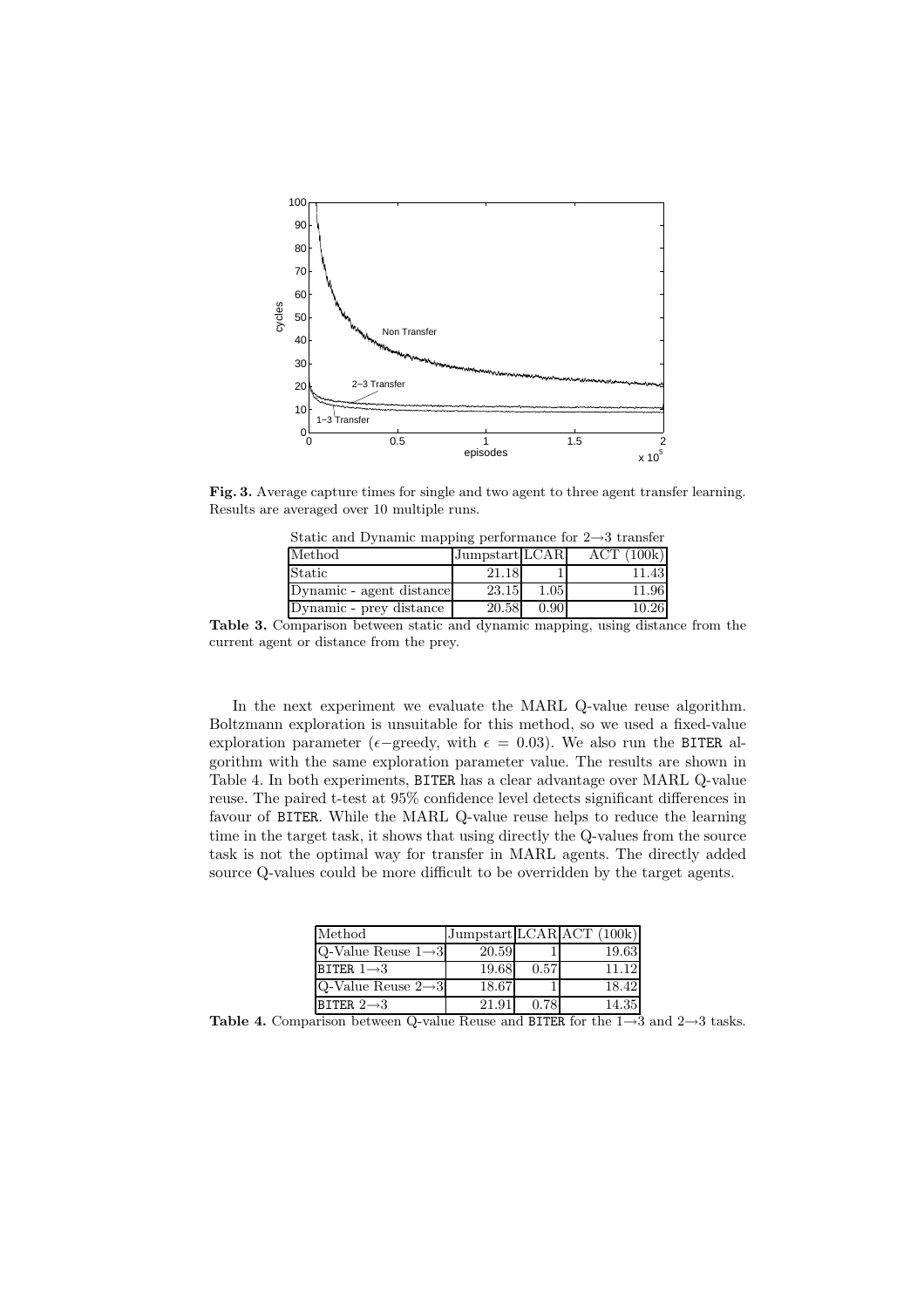In our final experiment we test the efficacy of BITER when we alter the basic action set of the agents in the target task. That is, we allow, in the target task, the agents to select diagonal moves. This increases the joint action space by a factor of 4 for each agent. As source tasks we use the single-agent and two-agent games without diagonal moves.

Mapping the larger joint action set to a smaller one is a problem similar to its single agent version. We simply ignore the new actions, mapping them to a "null" joint-action of zero value. This may not be the optimal choice, but finding such a mapping is beyond our purpose.

The results are comparable to the non-diagonal version, as transferring from either source task reduces the learning time to about a third. Paired t-tests showed that  $1\rightarrow 3$  transfer is statistically significantly better than  $2\rightarrow 3$  after the first 8979 episodes, at the 95% level. Both are also better than direct learning at the 95% level for all episodes of the simulation.

| One and Two to Three Agent Team Capture Transfer (w/diagonals) |                          |      |                         |  |
|----------------------------------------------------------------|--------------------------|------|-------------------------|--|
| Method                                                         | $Jumpstart(1k)$ LC Ratio |      | Avg. Capture Time(200k) |  |
| Non Transfer                                                   | 206.94                   |      | 16.19                   |  |
| $2\rightarrow 3$ BITER                                         | 21.78                    | 0.35 | 8.07                    |  |
| $1\!\!\rightarrow\!\!3$ BITER.                                 | 21.58                    | 0.32 | 7.30                    |  |

Table 5. Jumpstart, LCAR and ACT (after 200,000 episodes) for the three-agent team capture task (with diagonal moves)

# 6 Conclusions and Future Work

This work addressed the problem of transfer learning in MARL. To the best of our knowledge transfer learning method have been proposed only for singleagent RL algorithms so far. In this work discussed several issues that pertain the development of transfer learning algorithms in MARL. More specifically, we proposed a novel scheme for inter-task mappings between multi-agent tasks and introduced BITER, an algorithm for transfer in MARL. We evaluated BITER in the predator-prey domain under various setups. The results demonstrated that BITER can reduce significantly the learning time and also increase the asymptotic performance.

Our exploration of multi-agent intertask mappings revealed a variety of possible mapping schemes, and more research on this subject could explain more about its effect on transfer learning. It could also lead to the development of automated mapping methods, especially in more complex cases, such as crossdomain transfer. Also, while our work focused on discrete and deterministic environments, we believe that transfer learning could be successfully applied in continuous or partially observable environments, although the specific challenges there would be the subject of future work. It would also be interesting to see these methods being applied in an adversarial setting, such as simulated soccer.